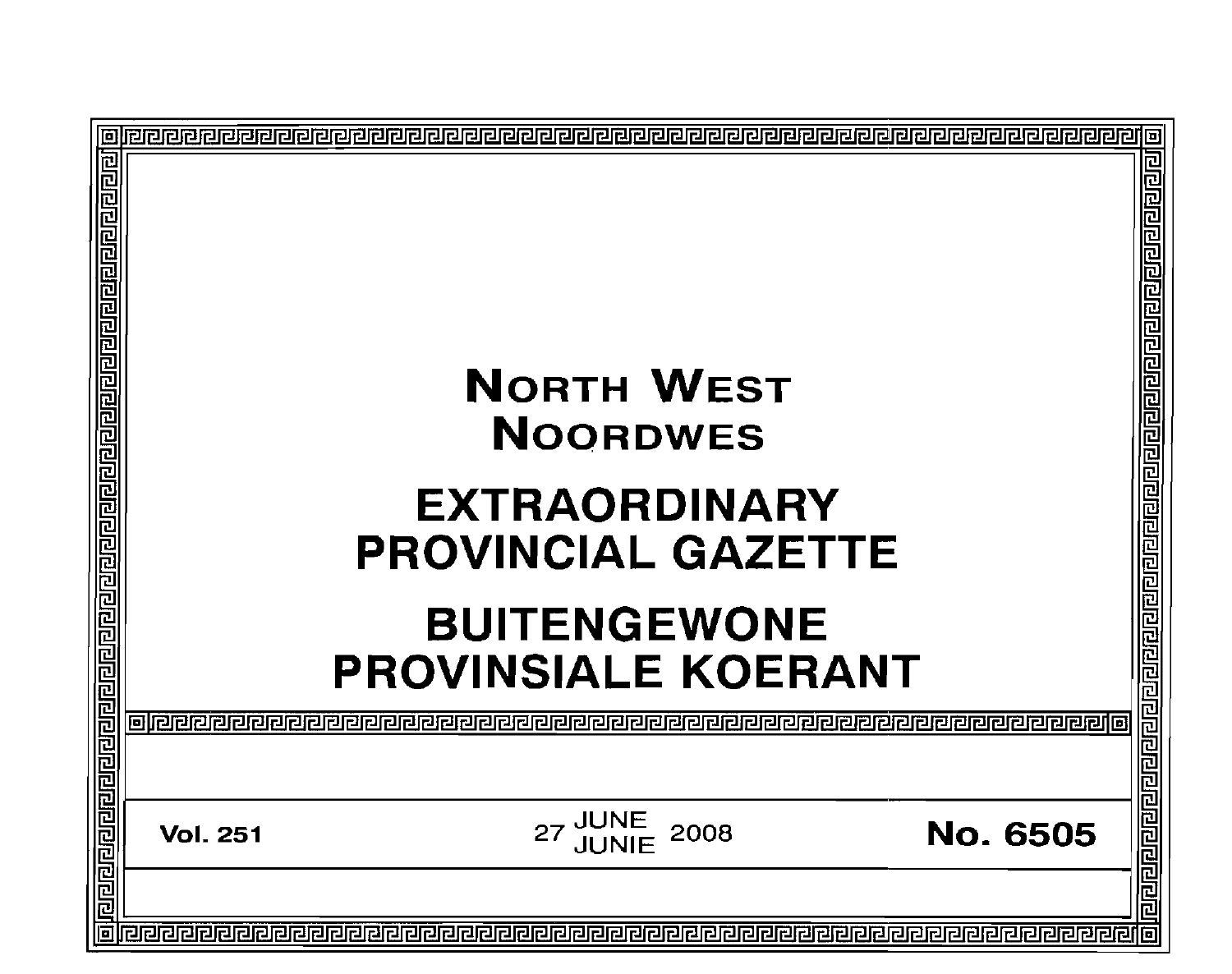|     | <b>CONTENTS</b>                                                                                                  |             |                |
|-----|------------------------------------------------------------------------------------------------------------------|-------------|----------------|
| No. |                                                                                                                  | Page<br>No. | Gazette<br>No. |
|     | <b>GENERAL NOTICE</b>                                                                                            |             |                |
| 386 | Local Government: Municipal Structures Act (117/1998): Adjustments of the division of function and powers as per |             | 6505           |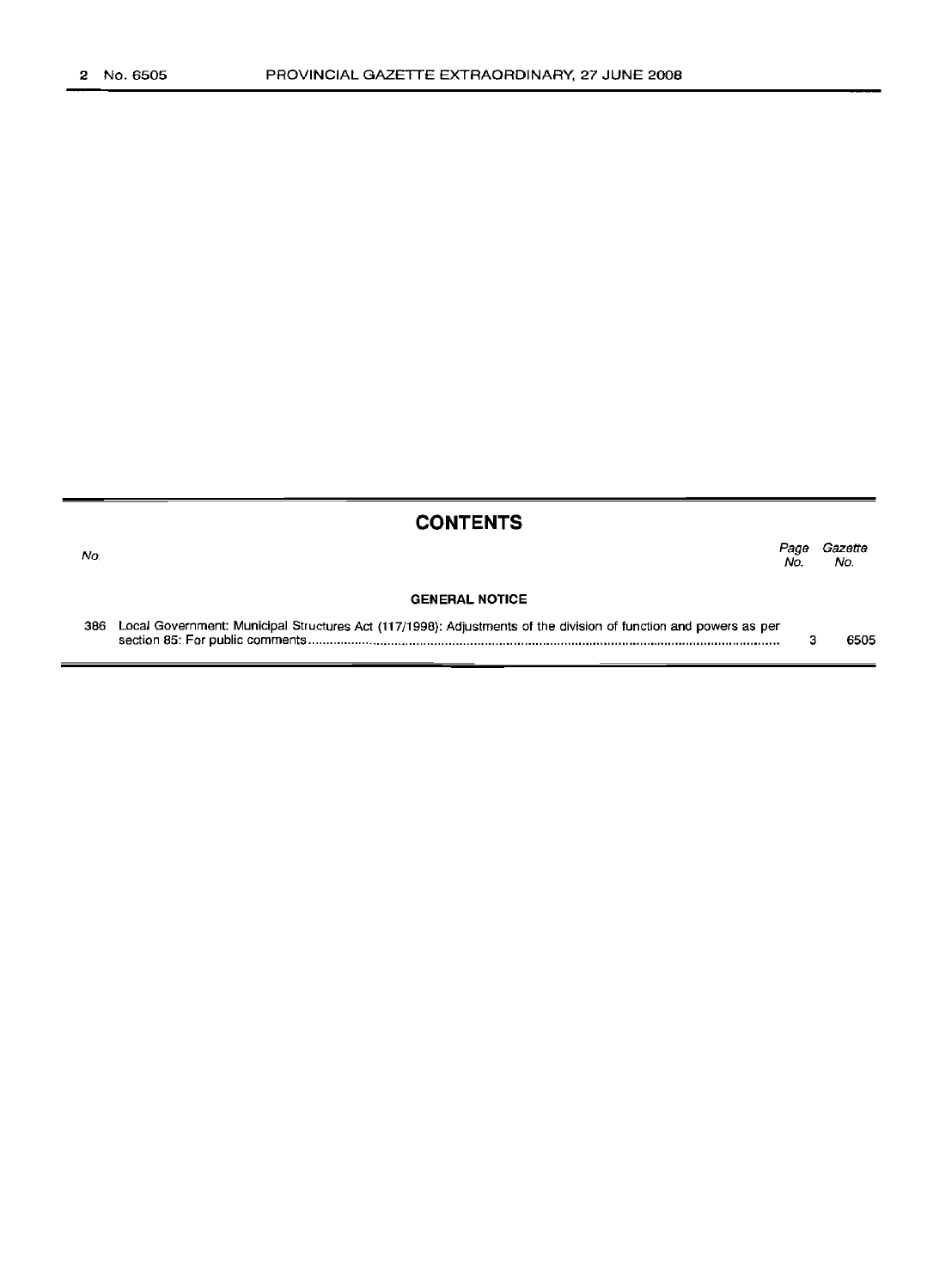# **GENERAL NOTICE**

#### **NOTICE 386 OF 2008**

#### **PUBLICATION FOR PUBUC COMMENTS**

### **ADJUSTMENTS OF THE DIVISION OF FUNCTIONS AND POWERS AS PER SECTION 85 OF THE LOCAL GOVERNMENT MUNICIPAL STRUCTURES ACT (ACT NO.117 OF 1998)**

- 1. In terms section 84 and 85 of the Local Government: Municipal Structures Act, 1998 (Act No. 117 of 1998) as amended, the attached adjustments are hereby published for public comments before their enactment.
- 2. Comments must please be submitted in writing to;

The Deputy Director General Attention: Mr 5 P Ramagaga Department of Developmental Local Government and Housing Private Bag X 2099 MMABATHO 2735

- 3. Comments by fax to facsimile number (018) 387 3812
- 4. Comments must be submitted within fourteen (14) days of the date of publication hereof
- 5. Failure to make comments within the period stated above will automatically give effect to these adjustments

### **NOTICE IN TERMS OF SECTION 85 OF THE LOCAL GOVERNMENT: MUNCIPAL STRUCTURES ACT, 1998 (ACT NO .117 OF 1998)**

Under the powers invested in me by section  $85'(1)$ ,  $85(6)$  and  $85(9)$  of the Local Government : Municipal Structures Act, 1998 ( Act No. 117 of 1998), I hereby adjust the division of powers and functions by way of reallocation as inserted in Annexure "A" of the schedule of this notice

**How:fli'ttJ'l:MAI!:t. Mem er of the Executive Council of the NorthWest Province responsible for Local Government**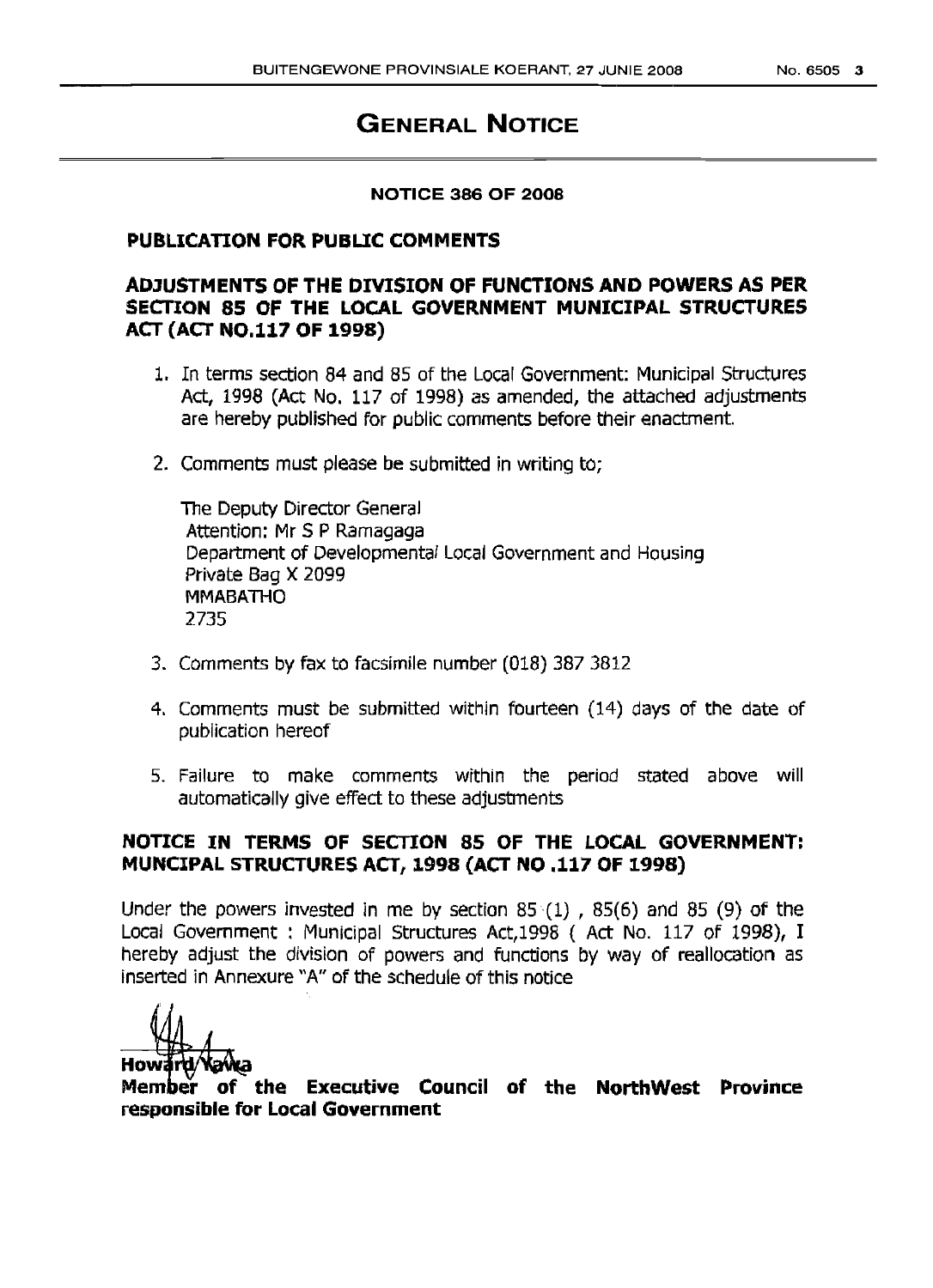#### **SCHEDULE**

#### **Definitions**

1. In this schedule, unless the context indicated otherwise, or unless redefined herein, a word or expression to which a meaning has been assigned in the Local Government: Municipal Structures Act, Chapter 2 of the Local Government : Municipal Structures Amendment Act and section 12 has the same meaning and-

"Amendment Act" means the Local Government: Municipal Structures Amendment Act, 200 (Act No 33 of 200);

"district municipalities" means the Category C municipalities established in terms of the section 12 notices, and "district municipality" has a corresponding meaning;

"local municipalities" means the Category B municipalities established in terms of the section 12 notices, and "local munipality" has a corresponding meaning

"Structures Act" means the Local Government: Municipal Structures Act, 1998 (Act No. 117 of 1998);

"section 12 notices" mean the notices issued in terms of the Local Government: Municipal Structures Act in terms of which the district municipalities and local municipalities specified in the notices, for which elections were held on 05 December 2000, were established, and "section 12 notice" has a corresponding meaning; and

"ceding municipality" means the district or local municipality which loses a function or power, such function or power being allocated to another municipality in terms of Annexure A of this Schedule;

"effective date" means 1 July 2005

2. **Adjustment of division of functions and powers between the district municipalities and local municipalities bV way of allocations.**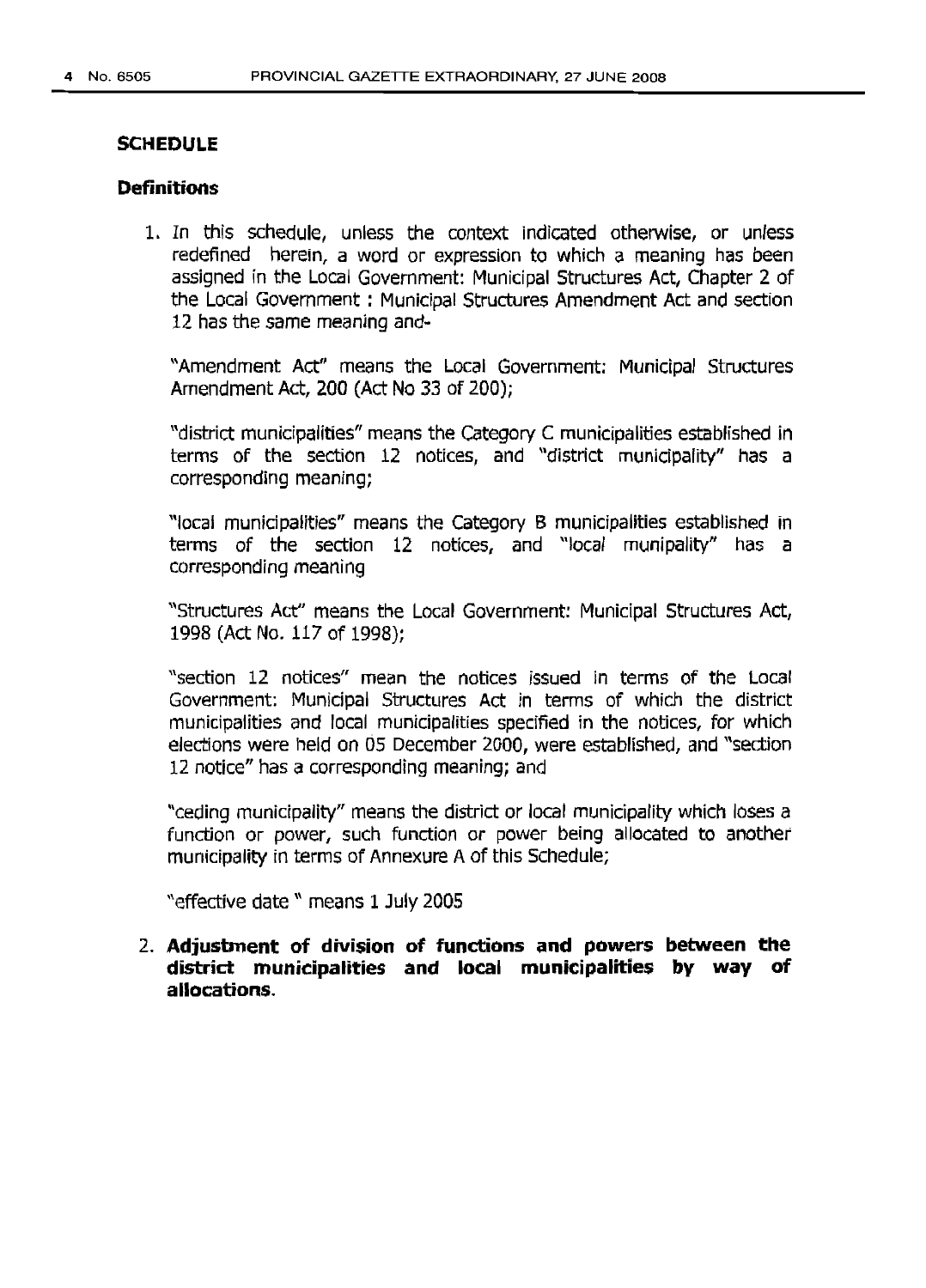In terms of section 85 of the Act and with effect from 1 July 2005, the division of functions and powers between the district and the local Annexure hereto, and for the purposes of the said Annexure, "function" includes power

### **3. Legal, practical and other consequences of the adjustments**

The provisions regarding:

- a) The transfer of staff;
- b) The transfer of assets, liabilities, rights and obligation, and administrative units and other records;
- c) The continued application of any bylaw, regulations and the extent of such application,

set out in the section 12 notices establishing the municipalities continue to apply with the necessary changes required by the context to the performance of a function or the exercise of a power where such function or power is allocated to the district municipality or local municipality in accordance with this notice

### **Revocation of Notice 8 of 2003**

Notice No 8 of 2003 as published in Provincial Gazette Extraordinary Number 5905 of 2003, is hereby revoked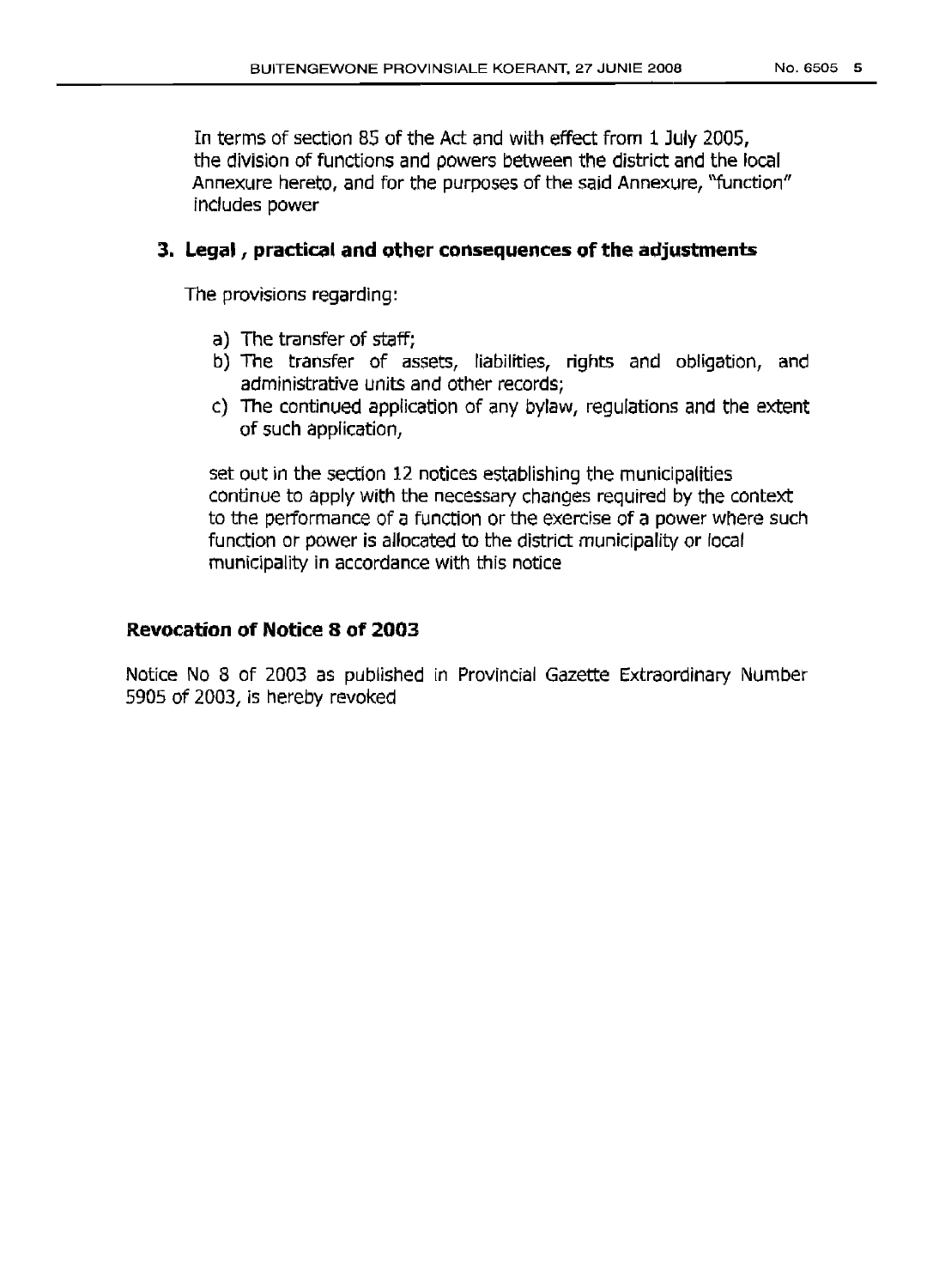## ANNEXURE A

| <b>Municipality</b><br>No | <b>Name of Municipality</b>       | Allocation of functions and powers in terms                                            |
|---------------------------|-----------------------------------|----------------------------------------------------------------------------------------|
| <b>DC 37</b>              | Bojanala Platinum District        | of section $85(1), 85(6)$ and $85(9)$<br>The following powers and functions or aspects |
|                           | Municipality                      | thereof in the area of local municipality indicated in                                 |
|                           |                                   | the brackets:                                                                          |
|                           |                                   | Schedule 4 Part B                                                                      |
|                           |                                   |                                                                                        |
|                           |                                   | Remove fire fighting services from (NW 371, NW<br>375, NW 374)                         |
| NW 371                    | Moretele Local Municipality       | 84 (1)(i) Cemetries                                                                    |
|                           |                                   | 84(1)(n) public works relating to the above                                            |
| <b>NW372</b>              | Local Municipality of Madibeng    | 84(1)(e)-Solid waste                                                                   |
|                           |                                   | 84(1)(i)-Cemetries                                                                     |
|                           |                                   | 84(1)(j)-Firefighting Services                                                         |
|                           |                                   | 84(1)(n)-Public works relating to the above                                            |
| <b>NW373</b>              | Rustenburg Local Municipality     | 84(1)(e)-Solid waste                                                                   |
|                           |                                   | 84(1)(i)-Cemetries                                                                     |
|                           |                                   | 84(1)(j)-Firefighting Services                                                         |
|                           |                                   | 84(1)(n)-Public works relating to the above                                            |
| <b>NW374</b>              | Kgetteng Revier Local             | 84(1)(i)-Cemetries                                                                     |
|                           | <b>Municipality</b>               | 84(1)(n)-Public works relating to the above                                            |
| <b>NW375</b>              | Moses Kotane Local Municipality   | 84(1)(i)-Cemetries                                                                     |
|                           |                                   | $84(1)(n)$ -Public works relating to the above                                         |
| <b>DC38</b>               | Ngaka Modiri Molema District      | The following Powers and Functions or aspects                                          |
|                           | Municipality                      | thereof in the area of local municipalities indicated                                  |
|                           |                                   | in brackets                                                                            |
|                           |                                   | Schedule 4 Part B                                                                      |
|                           |                                   | Fire fighting services (NW381-Ratiou, 382-Tswaing,                                     |
|                           |                                   | 384-Ditsobotla, 385-Ramotshere Moiloa)                                                 |
| NW381                     | Ratiou Local Municipality         | 84(1)(f)- Roads                                                                        |
|                           |                                   | 84(1)(i)-Cemetries                                                                     |
|                           |                                   | $84(1)(n)$ -Public works relating to the above                                         |
| <b>NW382</b>              | <b>Tswaing Local Municipality</b> | 84(1)(e)-Solid waste                                                                   |
|                           |                                   | 84(1)(f)-Roads                                                                         |
|                           |                                   | 84(1)(i)-Cemetries                                                                     |
|                           |                                   | 84(1)(n)-Public works relating to the above                                            |
| <b>NW383</b>              | Mafikeng Local Municipality       | 84(1)(e)-Solid waste                                                                   |
|                           |                                   | 84(1)(f)-Roads                                                                         |
|                           |                                   | 84(1)(i)-Cemetries                                                                     |
|                           |                                   | 84(1)(j)-Firefighting                                                                  |
|                           |                                   | 84(1)(n)-Public works relating to the above                                            |
| NW384                     | Ditsobotla Local Municipality     | 84(1)(e)-Solid waste                                                                   |
|                           |                                   | 84(1)(f)-Roads                                                                         |
|                           |                                   | 84(1)(i)-Cemetries                                                                     |
|                           |                                   | 84(1)(n)-Public works relating to the above                                            |
| <b>NW385</b>              | Ramotshere Moiloa Local           | 84(1)(e)-Solid waste                                                                   |
|                           | <b>Municipality</b>               | 84(1)(f)-Roads                                                                         |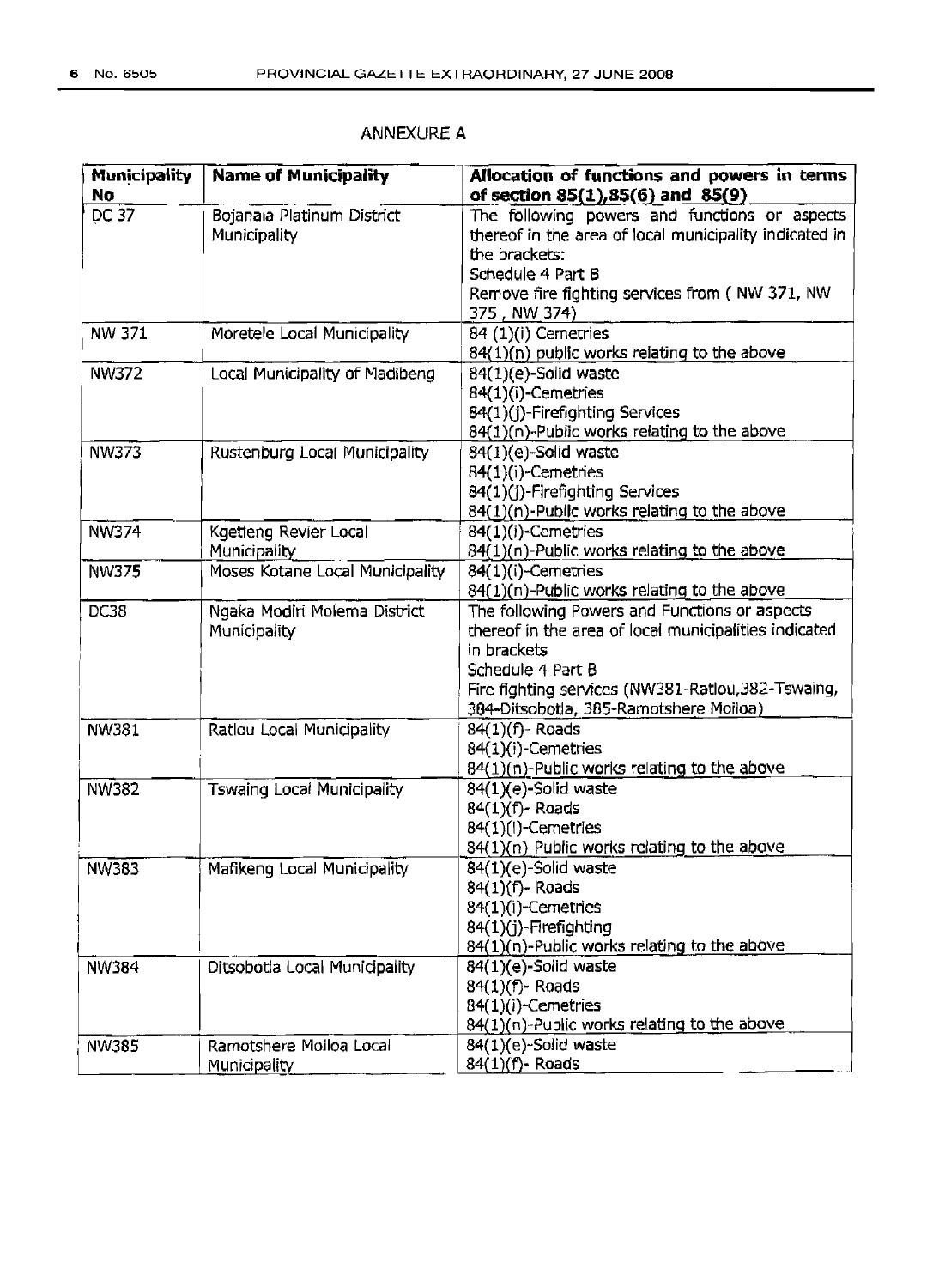$\pmb{\zeta}$ 

| <b>Municipality</b><br>No | <b>Name of Municipality</b>      | Allocation of functions and powers in terms<br>of section 85(1), 85(6) and 85(9) |
|---------------------------|----------------------------------|----------------------------------------------------------------------------------|
|                           |                                  | 84(1)(i)-Cemetries                                                               |
|                           |                                  | 84(1)(n)-Public works relating to the above                                      |
| DC39                      | Dr Ruth Mompati District         | The following Powers and functions or aspects                                    |
|                           | Municipality                     | thereof in the area of local municipality indicated in                           |
|                           |                                  | brackets:                                                                        |
|                           |                                  | Schedule 4 Part B                                                                |
|                           |                                  | Firefighting Services(NW393)                                                     |
|                           |                                  | Solid waste (NW391, NW393, NW394, NW396)                                         |
|                           |                                  | Roads (NW391, NW392, NW393)                                                      |
| NW391                     | Kagisano Local Municipality      | 84(1)(i)-Cemetries                                                               |
|                           |                                  | 84(1)(n)-Public works relating to the above                                      |
| NW392                     | Naledi Local Municipality        | 84(1)(e)-Solid Waste                                                             |
|                           |                                  | 84(1)(i)-Cemetries                                                               |
|                           |                                  | 84(1)(j)-(Firefighting)                                                          |
|                           |                                  | 84(1)(n)-Public works relating to the above                                      |
| NW393                     | Mamusa Local Municipality        | 84(1)(i)-Cemetries                                                               |
|                           |                                  | 84(1)(n)-Public works relating to the above                                      |
| NW394                     | Greater Taung Local Municipality | 84(1)(f)-Roads                                                                   |
|                           |                                  | 84(1)(i)-Cemetries                                                               |
|                           |                                  | 84(1)(n)-Public works relating to the above                                      |
| NW395                     | Molopo Local Municipality        | 84(1)(i)-Cemetries                                                               |
|                           |                                  | $84(1)(n)$ - Public works relating to the above                                  |
| NW396                     | Lekwa Teemane Local              | 84(1)(i)-Cemetries                                                               |
|                           | Municipality                     | $84(1)(n)$ -Public works relating to the above                                   |
| DC40                      | Dr Kenneth Kaunda District       | The following powers and functions or aspects                                    |
|                           | Municipality                     | thereof in the area of local municipality indicated                              |
|                           |                                  | in brackets                                                                      |
|                           |                                  | Schedule 4 Part B                                                                |
|                           |                                  | (NW401-Ventersdorp, NW404-Maquassi Hills)                                        |
| NW401                     | Ventersdorp Local Municipality   | 84(1)(e)-Solid Waste                                                             |
|                           |                                  | 84(1)(f)-Roads                                                                   |
|                           |                                  | 84(1)(i)-Cemetries                                                               |
|                           |                                  | 84(1)(n)-Public works relating to the above                                      |
| NW402                     | Potchefstroom Local Municipality | 84(1)(e)-Solid waste                                                             |
|                           |                                  | $84(1)(f)$ -Roads                                                                |
|                           |                                  | 84(1)(i)-Cemetries                                                               |
|                           |                                  | 84(1)(j)-Firefighting Services                                                   |
|                           |                                  | 84(1)(n)-Public works relating to the above                                      |
| NW403                     | City Council of Klerksdorp       | 84(1)(e)-Solid waste                                                             |
|                           |                                  | 84(1)(f)-Roads                                                                   |
|                           |                                  | 84(1)(i)-Cemetries                                                               |
|                           |                                  | 84(1)(j)-Firefighting Services                                                   |
|                           |                                  | 84(1)(n)-Public works relating to the above                                      |
|                           |                                  |                                                                                  |
|                           |                                  |                                                                                  |